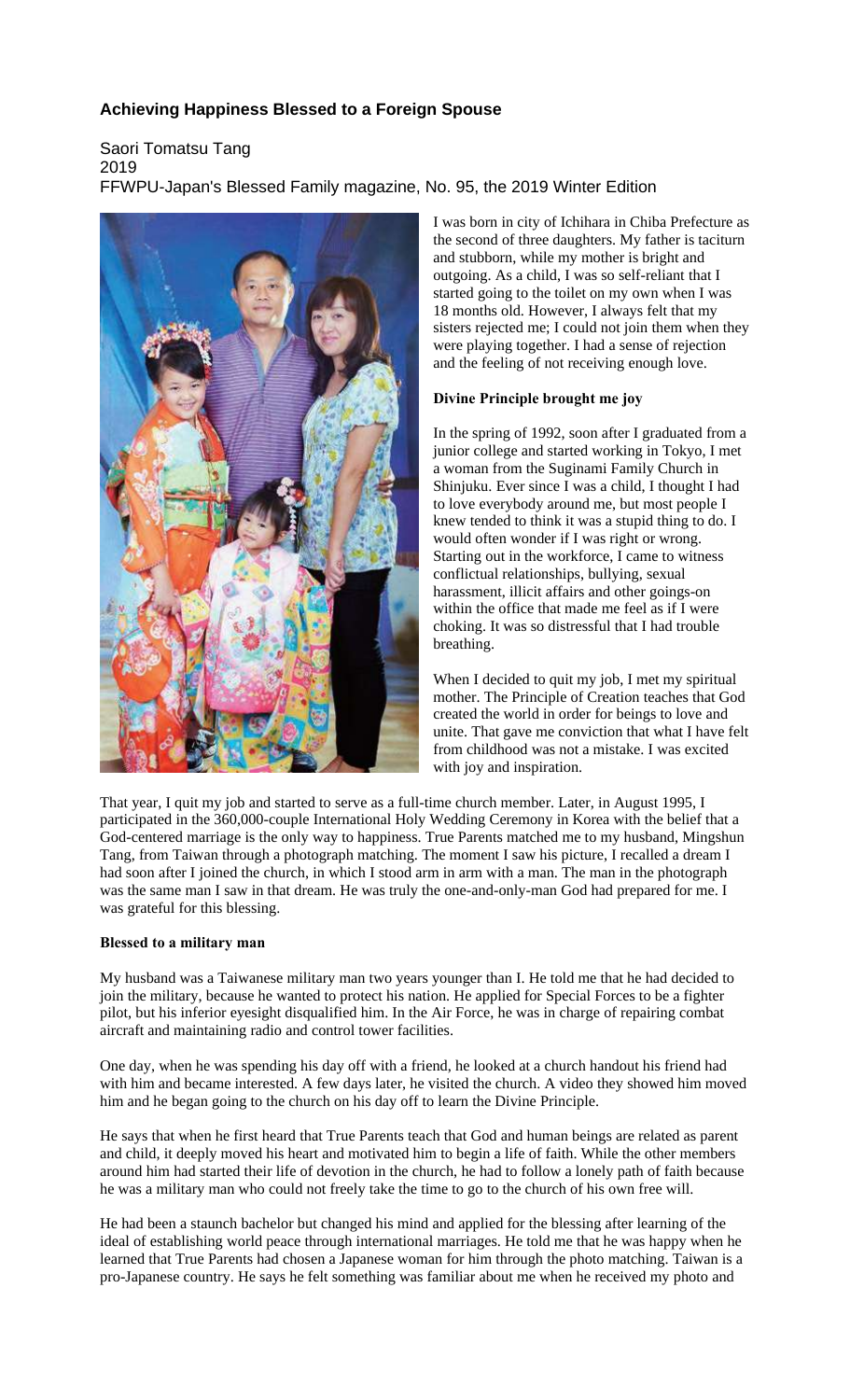thought to himself that I was his eternal better half.

I participated alone in the blessing ceremony with my husband's photo. I later learned that my husband was engaged in a mission on Quemoy Island [Taiwanese territory] located just off the coast of mainland China. He could not visit Korea because the situation was extremely tense. On the day of the Blessing Ceremony, rain had been coming down hard since morning, but it stopped raining when the ceremony began, and the sun was shining by the time True Parents came onstage. Filled with deep inspiration, I wondered how more exciting it would have been if my husband were there with me.

### **Our long-distance courtship**

After returning to Japan, I worked busily in the church as I thought of my husband, whom I had never met in person. Since there were no e-mail or SNS back then, we communicated mainly via letters.

The Suginami Family Church introduced me to a woman from Taiwan blessed to a Japanese man in the 30,000-couple blessing group. She would translate the letters I wrote in Japanese into Chinese and send them to my husband in Taiwan. I deeply appreciated her help.

I visited my husband in Taiwan once a year from 1995 when I received the blessing until 1999 when I moved to Taiwan to start a family. We communicated in simple English and sometimes in writing. I remember my first encounter with my husband in December 1995 as one of my most cherished memories. We went sightseeing around the church and visited his workplace on the Air Force base. On my date of departure, he came along to the airport to see me off. I was surprised to see his tearful eyes as we parted. I had never seen a man cry like that before.

On my second visit to Taiwan the following year, we visited his family in Taipei. His parents and his siblings greeted me in a welcoming atmosphere. His family is Hakka (one of the Chinese subgroups) and they have naturally loud voices. I remember getting nervous every time they spoke because they sounded as though they were always starting a fight. In the autumn of 1998, my husband came to Japan to meet my family. My family had a particularly good impression of him. My father looked at my face and heaved a sigh of relief saying, "You look happy."



*Mingshun Tang, an engineer in the Republic of China (Taiwan) Air Force*

#### **Unexpected horror**

However, that year, in winter, something I had never expected happened. My parents told me that my older sister was planning to move into an apartment, and we were going for a preliminary inspection of it. The moment I entered the room, I noticed it was a room outfitted for confinement -- the doors and windows had multiple locks.

My parents and sisters tried to force me into abandoning faith. They said, "We will not go against your marriage, but we want you to give up your faith." To make possible much long and heavy conversations, my parents had taken a month's leave from work and my sisters had quit their jobs. When I tried to leave the room, my family blocked me with all their strength. I kept shouting and crying as I fought back.

At the end of the day, my father said, "I'll go crazy if it goes on like this," and gave up trying to dissuade me. He said, "It's fine as long as you're happy" and gave me permission to go to Taiwan. My sisters, on the other hand, were not convinced. They were furious because they had resigned from their jobs for this confinement. My mother looked at it differently. "Since you're overriding our objections and going to Taiwan," she said, "becoming happy is your responsibility."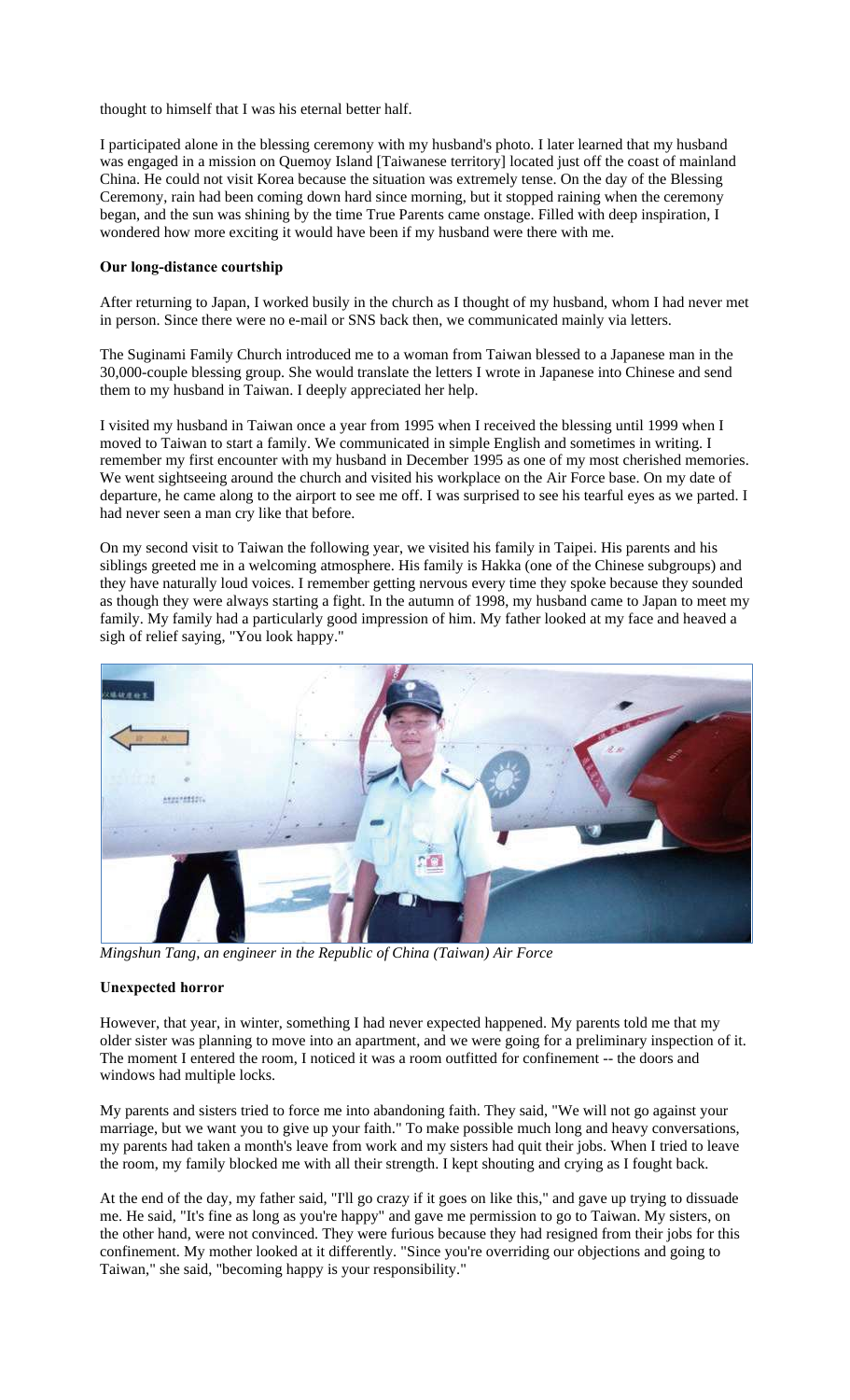"Becoming happy is your responsibility." What she said has strengthened me significantly throughout my life in Taiwan. At first, when starting a family in an unfamiliar environment, my heart became unstable from tension and anxiety.

## **A fresh start in Taiwan**

I moved to Taiwan in January 1999 and lived in the headquarters church in Taipei. Some time later, my husband opted to retire from military service and became a company employee. In September that year, we moved into an apartment near the church to start a family. Taiwan is a convenient place for women to live because most husbands are actively engaged in parenting and housework and people are accustomed to eating out on a daily basis. My husband and I were able to communicate in simple English, so there were no problems in daily life.

However, I began to see my husband's shortcomings, which I had not seen before we lived together. This made me feel conflicted. I guess my heart became somewhat unstable due to the environmental change. I was taking out my stress or even my unfulfilled feelings from childhood on my husband. Whenever I felt highly frustrated, I became silent or threw harsh words at my husband. Once, I threw an alarm clock at him. It must have been hard for him, but he always spoke to me in a kind way, apologized and hugged me as he listened to me. He endured, forgave and loved me like a mother would a baby.

One day, one of the church members who used to be a military man asked me a question: "The military provides stable jobs with a high salary. Do you know why your husband quit" Many men transferred in and out of his unit and in many cases, military husbands lived away from their families. My husband decided to retire from duty because it would be hard for me as a foreigner to live like that. I was surprised, but also felt grateful and sorry for him. My trust for him began to grow. Truly, True Parents know the right person for me. The blessing is amazing.

#### **Learning his language helped me**

At times, my husband scolded me so strictly that I felt as if I could never recover mentally. I felt like giving up everything and going back to Japan. But each time, I hung on by remembering what my mother told me before I left Japan. "Becoming happy is your responsibility." Looking back, I feel that God spoke to me through her. I began studying Chinese in a language school, but in three months I reached my "saturated point" and gave up. Half a year later, I made up my mind to study again but it did not last long. As a result, I studied Chinese in a language school for a total of a year or so.

Other than that, I tried communicating with the Taiwanese women I worked with in the headquarters church. My listening ability increased after about three years. As my Chinese got better, my husband and I started to enjoy deeper conversations. My husband would tell me about his jobs, his experiences, and his feelings. I, too, could tell him about the day's events and how I felt. Over time, we grew able to give each other advice. Little by little, my husband and I became "companions" and gradually, we firmly established our trust relationship as husband and wife.

My husband's maternal grandmother lives in Miaoli County in the northwestern part of Taiwan. She welcomed me saying, "I now have a Japanese daughter-in-law." Showing me a Japanese book, she said, "I can read Japanese," and read it aloud in front of me in a proud tone. She would ask me how to read some of the characters and when I answered, she would smile at me happily. Through such encounters, I became interested and searched on the Internet for the relationship between Japan and Taiwan. I discovered that through history many Japanese contributed to Taiwan's development of Taiwan, such as Shinpei Goto who contributed to Taiwan's infrastructure development; Inazo Nitobe invested in Taiwan's sugar industry, and Yoichi Hatta, a civil engineer who made Chianan Plain's poor land into a great grain belt.

#### **The grace accepting one another**

In 2003, my husband resigned from his company and started working in the management department of the FFWPU-Taiwan Headquarters. His work is maintenance and management of the church headquarters' buildings and facilities. In 2011, a Japanese woman who was the director of the Family Department asked me to work for Japanese-Taiwanese blessed couples and their families and I began to work in the headquarters, too. I am in charge of negotiating with the lecturers of FFWPU-Heavenly Japan, arranging lectures in Taiwan, and interpretation the lectures. Through these and similar experiences, I learned many things from the Japanese Family Education Department staff members and second- generation leaders.

God's grace came to my husband and me through two daughters, both of whom speaks Japanese and Chinese. They are familiar with Japan's and Taiwan's cultures and have global awareness. Our older daughter has an outgoing personality. When she was in fifth grade, she went to a language program abroad, in the Philippines, for nine months. When I encouraged her to go, she accepted my suggestion effortlessly. She did not show resistance against traveling to another country.